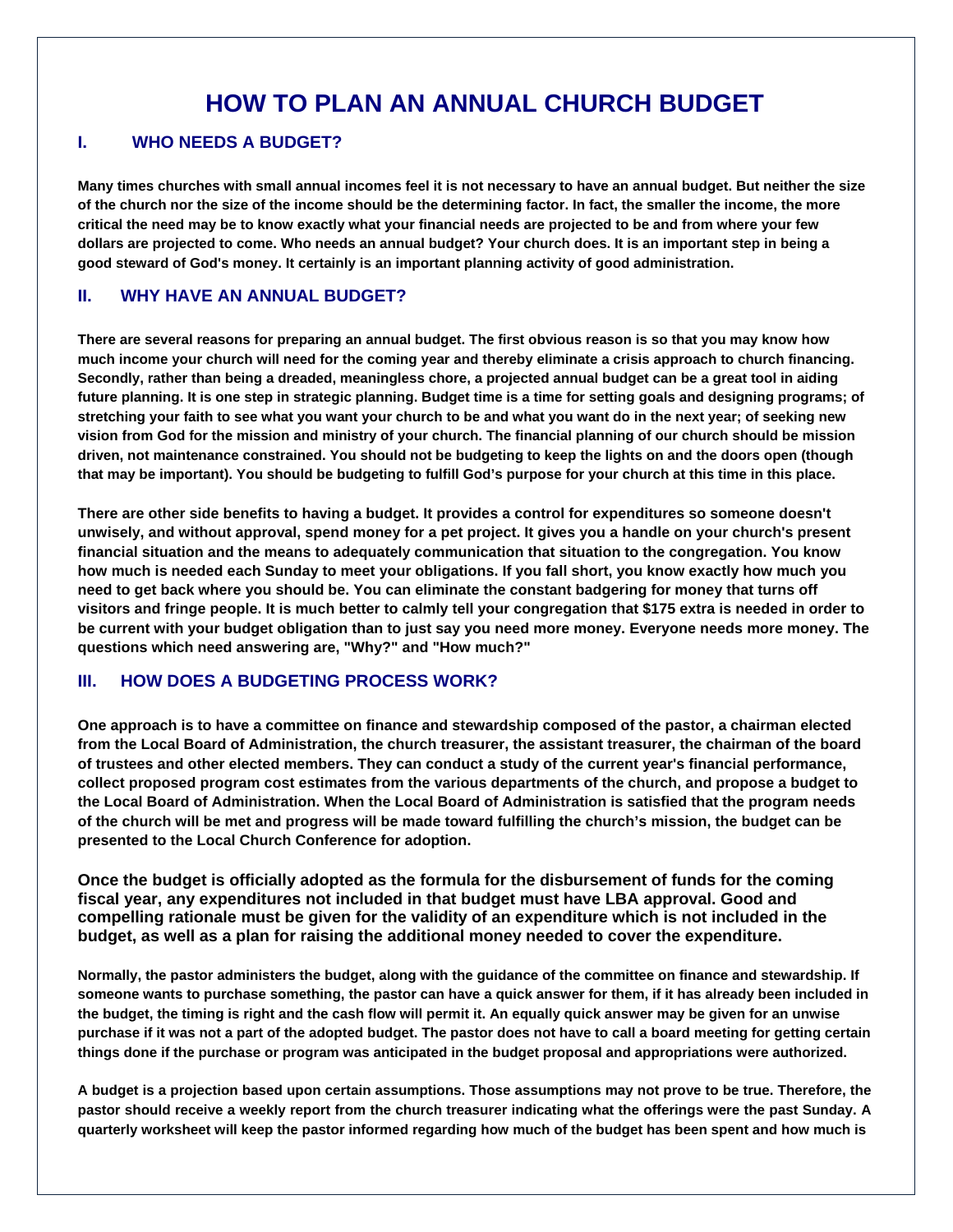**left with which to work. Programs may need to be trimmed or equipment not purchased in order to keep the budget balanced if the income does not meet what was projected or if emergency expenses are incurred which were not anticipated.**

**A budget needs to be administered with the understanding that it is a projection based upon estimated expenses and income. Both of these factors are spread across twelve months. Not all anticipated income will be available during the first quarter of the year, therefore not every expenditure can be made during the months of the finance year even though it was included in the budget. The fact that an item was included in the budget does not mean the funds are available at any given point to purchase that item. Someone needs to understand the total financial picture and administer the budget from that vantage point with a set of priorities for expenditures. In most cases, this will be the pastor.**

### **IV. HOW DO YOU MAKE A BUDGET?**

- **1. Using a worksheet, which shows the amount budgeted for the past two years and the actual amount received and disbursed, study the trends and accuracy of your past projections. The past actual disbursements become a part of the factor in future projections.**
- **2. The second factor comes from your plans and goals for the future. Prior to the budget meeting all areas of ministry within the church should be surveyed to determine what their plans are for the year and how much they feel they need in order to accomplish their mission. The pastor should share his/her dreams and goals for the church in the coming year and estimate the costs of moving the church toward their fulfillment.**
- **3. Certain costs are fairly fixed, such mortgage and loan payments, phone bills, etc. These are entered on the worksheet.**
- **4. Salaries may have already been established by the LBA and LCC and may be entered. Honorariums for pulpit supply, special speakers, and other staff persons should be determined and entered.**
- **5. From the past year's utility expenses, estimate additional costs due to changes in facility usage and/or rate increases.**
- **6. Ask, "What do we need? Are there repairs which will be necessary? Is there equipment to purchase? What do we want to see happen through the church this year?" Based upon last year's expenses and projected needs, raise or lower the amount budgeted in each line item and enter on the worksheet.**
- **7. Total up all of the projected needs and wants and break the total down to an average needed per Sunday. Then ask, "How does this compare with what we are now receiving? Does it seem realistic? Where can we trim in order to bring it to a place that seems realistic while still accomplishing our goals and demonstrating faith in God's ability to help us meet our financial needs?"**
- **8. When the finance committee feels good about their budget proposal, present it to the LBA for recommendation to the LCC.**

**All this sounds like a lot of work, and it is. However, it may turn out to be the easiest work you can ever do to bring your church finances under control and relieve some of the financial pressure experienced by you and your people. Rather than money being the thing everyone hates to talk about, it should be the vehicle through which the church sees its mission being fulfilled, as well as a means of developing stewardship principles in the lives of your people. Spiritual maturity includes a biblical understanding of stewardship. God intents for His people to be generous, cheerful givers— and He does not intend for His church to struggle financially.**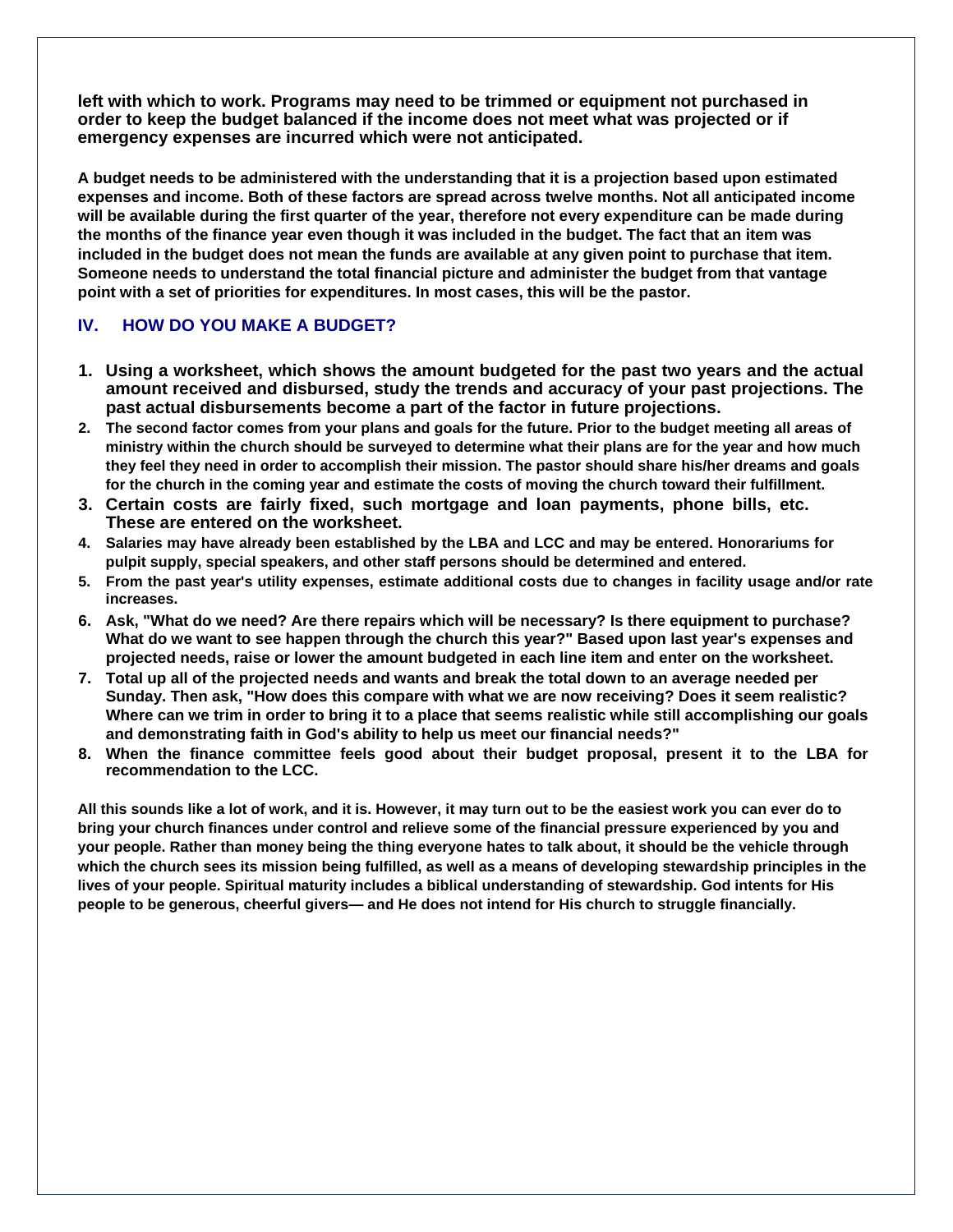## **LOCAL CHURCH ANNUAL BUDGET WORKSHEET**

|                                                                                                                                                                                                 | $06-11$<br><b>Budgeted</b> | $06-11$<br><b>Actual</b> | $07 - 12$<br><b>Budgeted</b> | $07-12$<br><b>Actual</b> | $08-13$<br>Projected |
|-------------------------------------------------------------------------------------------------------------------------------------------------------------------------------------------------|----------------------------|--------------------------|------------------------------|--------------------------|----------------------|
| <b>RECEIPTS:</b>                                                                                                                                                                                |                            |                          |                              |                          |                      |
| <b>Tithes and Offerings</b>                                                                                                                                                                     |                            |                          |                              |                          |                      |
| <b>Designated Offerings:</b><br><b>World Missions</b><br><b>Evangelism &amp; Church Growth</b><br><b>Education</b><br><b>Building Fund</b><br><b>Miscellaneous Benevolences</b><br><b>Other</b> |                            |                          |                              |                          |                      |
| <b>Other Income</b>                                                                                                                                                                             |                            |                          |                              |                          |                      |
| <b>TOTALS:</b>                                                                                                                                                                                  | \$                         | $\sim$                   | $\sim$                       | $\sim$                   | $\sim$               |
| <b>DISBURSEMENTS:</b>                                                                                                                                                                           |                            |                          |                              |                          |                      |
| <b>Pastor's Salary</b>                                                                                                                                                                          |                            |                          |                              |                          |                      |
| <b>Other Pulpit Expense</b>                                                                                                                                                                     |                            |                          |                              |                          |                      |
| <b>Special Speakers</b>                                                                                                                                                                         |                            |                          |                              |                          |                      |
| <b>Paid Staff Salaries</b>                                                                                                                                                                      |                            |                          |                              |                          |                      |
| Other                                                                                                                                                                                           |                            |                          |                              |                          |                      |
| <b>Office Expense</b>                                                                                                                                                                           |                            |                          |                              |                          |                      |
| <b>Secretary's Salary and Benefits</b>                                                                                                                                                          |                            |                          |                              |                          |                      |
| Equipment, Supplies, Etc.                                                                                                                                                                       |                            |                          |                              |                          |                      |
| Postage<br>Phone                                                                                                                                                                                |                            |                          |                              |                          |                      |
| Other                                                                                                                                                                                           |                            |                          |                              |                          |                      |
| <b>Buildings and Grounds Expense:</b>                                                                                                                                                           |                            |                          |                              |                          |                      |
| <b>Loan Principal &amp; Interest</b>                                                                                                                                                            |                            |                          |                              |                          |                      |
| <b>Repairs</b>                                                                                                                                                                                  |                            |                          |                              |                          |                      |
| <b>Property and Liability Insurance</b>                                                                                                                                                         |                            |                          |                              |                          |                      |
| <b>Church Utilities</b>                                                                                                                                                                         |                            |                          |                              |                          |                      |
| <b>Parsonage Utilities</b>                                                                                                                                                                      |                            |                          |                              |                          |                      |
| <b>Janitor's Salary</b>                                                                                                                                                                         |                            |                          |                              |                          |                      |
| <b>Janitor's Supplies</b>                                                                                                                                                                       |                            |                          |                              |                          |                      |
| <b>Grounds Maintenance</b>                                                                                                                                                                      |                            |                          |                              |                          |                      |
| <b>Furniture and Equipment</b>                                                                                                                                                                  |                            |                          |                              |                          |                      |
| Other                                                                                                                                                                                           |                            |                          |                              |                          |                      |
| <b>Christian Education Expense:</b>                                                                                                                                                             |                            |                          |                              |                          |                      |
| <b>Sunday School</b>                                                                                                                                                                            |                            |                          |                              |                          |                      |
| Youth                                                                                                                                                                                           |                            |                          |                              |                          |                      |
| <b>Children's Programs</b>                                                                                                                                                                      |                            |                          |                              |                          |                      |
| <b>VBS</b>                                                                                                                                                                                      |                            |                          |                              |                          |                      |
| <b>Other</b>                                                                                                                                                                                    |                            |                          |                              |                          |                      |
| <b>Employee Expenses and Benefits:</b>                                                                                                                                                          |                            |                          |                              |                          |                      |
| <b>Pastor's housing Allowance</b>                                                                                                                                                               |                            |                          |                              |                          |                      |
| <b>Pastor's Car Expense</b>                                                                                                                                                                     |                            |                          |                              |                          |                      |
| Pastor's Desk & Book Allowance                                                                                                                                                                  |                            |                          |                              |                          |                      |
| <b>Pastor's Continuing Education</b>                                                                                                                                                            |                            |                          |                              |                          |                      |
| <b>Social Security</b>                                                                                                                                                                          |                            |                          |                              |                          |                      |
| <b>Health Insurance</b>                                                                                                                                                                         |                            |                          |                              |                          |                      |